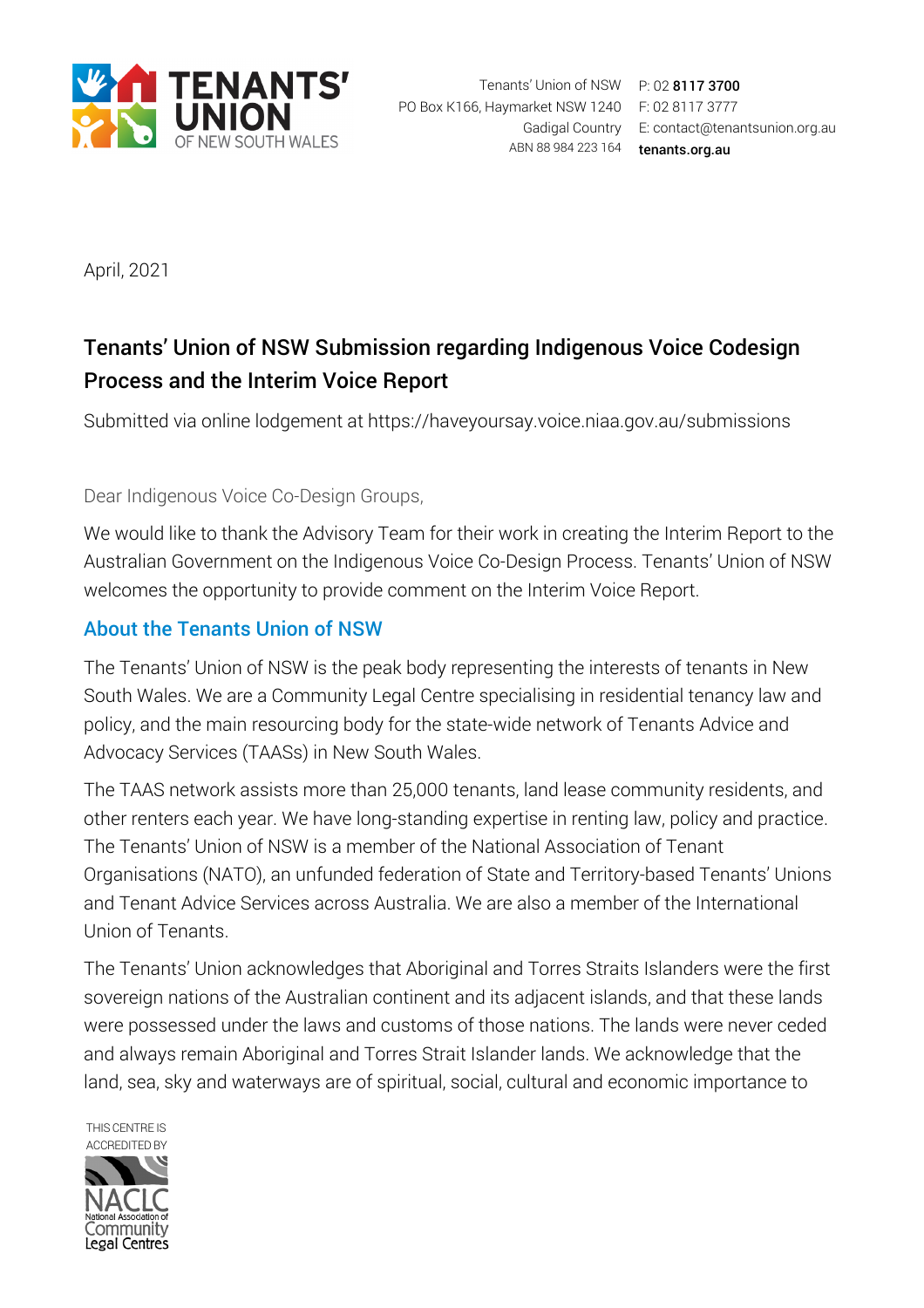Aboriginal and Torres Strait Islander peoples and support their right to culture, language, land and various notions of self-determination.

We recognise, respect and value Aboriginal and Torres Strait Islander peoples and their communities and recognise importance of working in partnership with them and their advocates to deliver appropriate advice and advocacy for all Aboriginal and Torres Strait Islander tenants.

### Aboriginal and Torres Strait Islander peoples and housing

Aboriginal and Torres Strait Islander peoples are over-represented in NSW renter households; they are half as likely to own a home as others in the general population. Aboriginal and Torres Strait Islander peoples are more likely to experience crowded living conditions, to be forced to accept substandard housing, even derelict dwellings, and significantly more likely to experience homelessness than the general population.<sup>1</sup> Poor housing is inextricably linked to poor health outcomes; and the experience of poor housing is a key determinant of the health disparity experienced by Aboriginal and Torres Strait Islander peoples.

Past and ongoing lack of support for Aboriginal and Torres Strait Islander peoples on a broad range of non-tenancy issues such as intergenerational trauma, mental health issues, financial hardship, substance dependence, family violence, and disabilities has often led to an escalation of tenancy issues and resulted in tenants receiving termination notices and/or suffering other negative outcomes such as accruing large rent arrears.

We acknowledge the present and historical disadvantage experienced by Aboriginal and Torres Strait Islander peoples and the role of government policies, past and present and racism throughout Australia in creating this disadvantage, and the impact of this disadvantage on tenancy and more general housing issues.

The Interim Report proposes that that there will be an 'obligation' on the Parliament and Australian Government to consult and engage with the National Voice on 'a narrow range of proposed laws which are exclusive to Aboriginal and Torres Strait Islander people', and that there will be an 'expectation' on the Parliament and Australian Government to consult and engage with the National Voice on issues of broader application' for example "proposed laws

 $\overline{a}$ 

<span id="page-1-0"></span><sup>&</sup>lt;sup>1</sup> Andersen, Williamson et all (2018) 'They took the land, now we're fighting for a house': Aboriginal perspectives about urban housing disadvantage, *Housing Studies,* 33:4; Australian Institute of Health and Welfare (2014) *Homelessness among Indigenous Australians*. Cat. No. IHW 133 (Canberra: AIHW); Australian Institute of Health and Welfare, (2014) *Housing circumstances of Indigenous Australians: Tenure and overcrowding*. Cat. No. IHW 132 (Canberra: AIHW).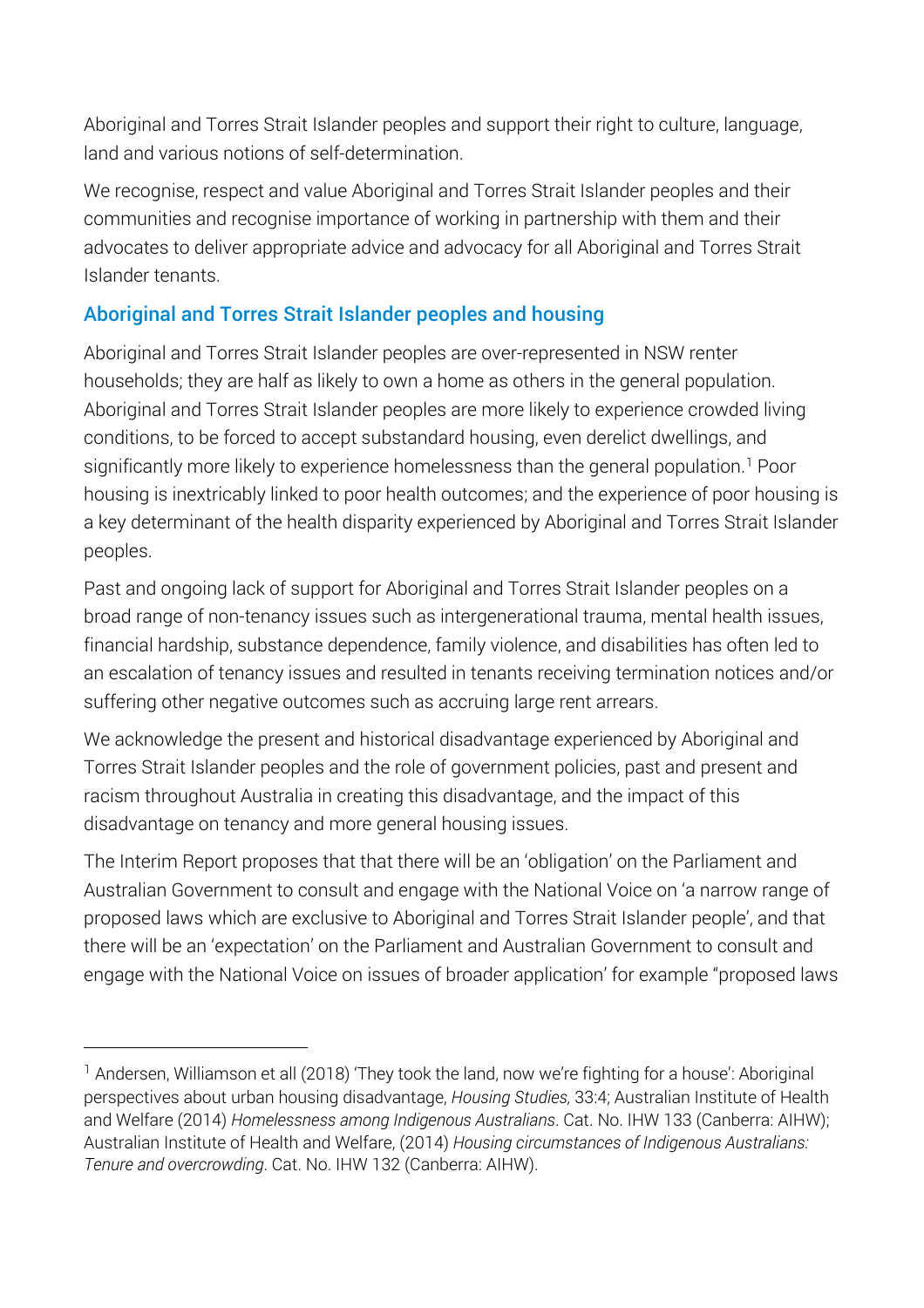and policies of general application which particularly affect, or which have a disproportionate or substantial impact on Aboriginal and Torres Strait Islander peoples".[2](#page-2-0)

Government consultation with Aboriginal and Torres Strait Islander people on proposed laws and policies relating to housing issues is critical. We recognise that housing justice is closely interrelated with many other policies and legislative settings that impact on Aboriginal and Torres Strait Islander people such as education, employment and health, and adopting a broad scope for consultations will be valuable and essential to overcoming systemic disadvantage. It is critical to ensure that the scope of the obligation to consult the National Voice is not restrictive.

## The importance of First Nations Voice

 $\overline{a}$ 

In relation to the Interim report we support the National Representative Voice to Parliament that amplifies and engages with Aboriginal and Torres Strait Islander voices across local, regional and national communities. We also support implementation of the National Voice and Local and Regional Voices and its advisory role as detailed in the Interim Report.

We strongly believe that practical measures designed to address disparities between Aboriginal and Torres Strait Island peoples and other Australians in relation to housing and other outcomes will only be successful when First Nations people have a greater voice in decisions affecting their lives and communities.

We also recognise the need for practical and meaningful commitment to true reconciliation and support for Aboriginal and Torres Strait Islander voices, treaty and truth. We support and join the call for the establishment of a First Nations Voice, in a form determined by Aboriginal and Torres Strait Islander peoples and enshrined in the Constitution.

### First Nations Voice to Parliament protected by the Constitution

The First Nations Regional Dialogues, which culminated in the National Constitutional Convention at Uluru in May 2017, was a significant and successful process. This process led to the Uluru Statement.

The Uluru Statement represents a consensus of empowered First Nations Peoples from across the country, and includes constitutional entrenchment of the Voice. In recognition of this and of the history and place of First Nations people, it is our view that a First Nations Voice to Parliament should be protected and recognised by the Constitution.

We are guided by the Uluru Dialogue and wholeheartedly support their call for the Voice process to include the following:

<span id="page-2-0"></span><sup>2</sup> National Indigenous Australians Agency, Parliament of Australia, Indigenous Voice Co-Design Process: Interim Report to the Australian Government (Interim Report, October 2020) 51.